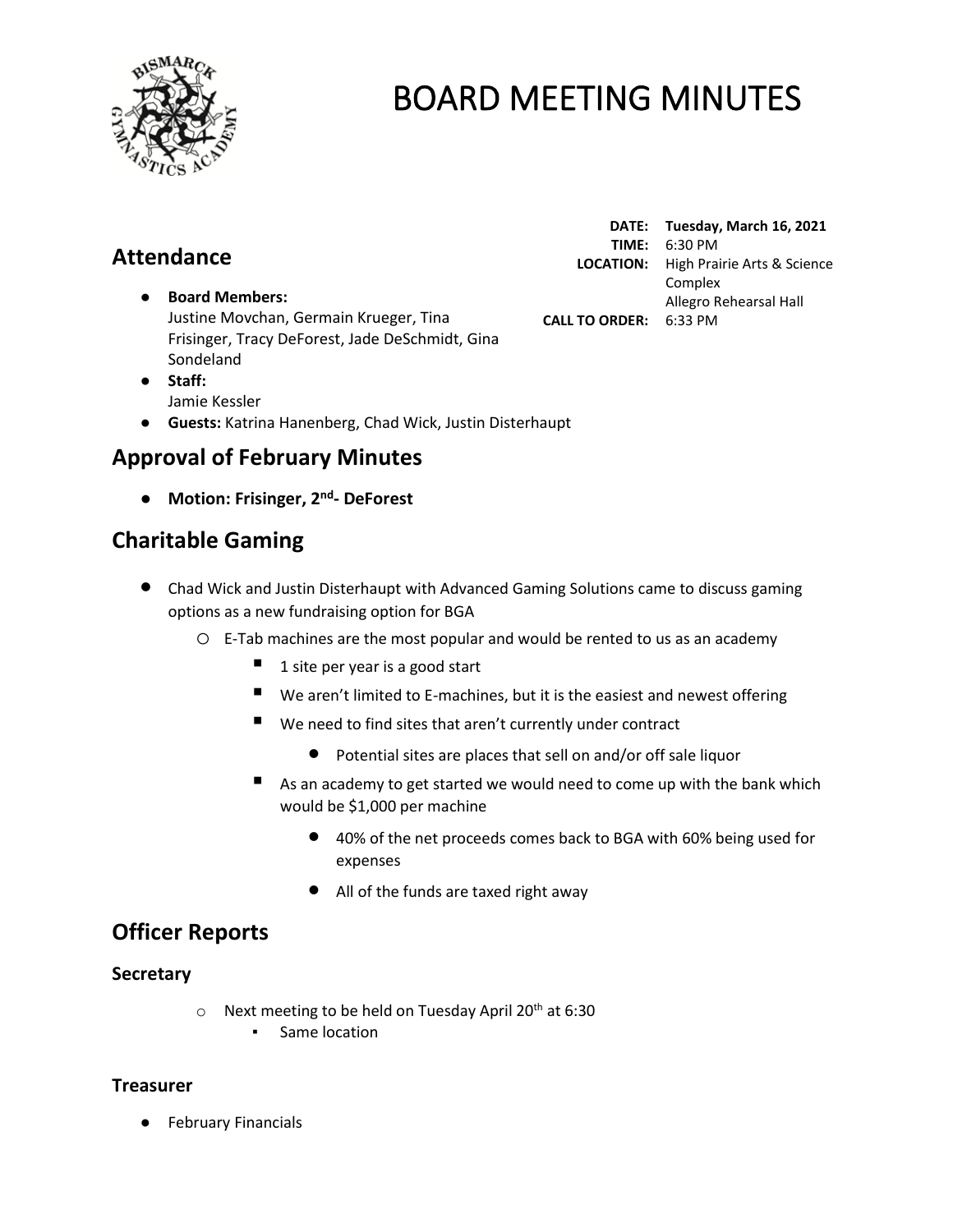

- $\circ$  After income and expenses were calculated for the month, we ended the month as follows:
	- Total income=\$47,474.51
	- Total Expenses= \$23,782.25
	- Net Surplus=\$26,692.26
- o Year-to-date Net Surplus= \$10,871.62
- $\circ$  The February numbers are right in line with the projections presented at the February meeting.
- PPP Loan
	- $\circ$  The amount of the PPP loan amount was \$54,200.00 roughly due to the payroll being higher with all of the extra cleaning that was needed in the academy
	- o Our Rec classes have increased from 53 to 72 classes so this should help with the income portion
- **Motion: Deforest, 2nd -Movchan**

#### **Vice Chair**

● No Report

#### **Chair**

No Report

### **Business/Program Reports**

- Recreational
	- With Jo and Jamie's help, Torrea was able to hire 6 new coaches to help with the Rec Program
		- Staff availability has been requested so that the schedule can be created for the upcoming session
		- The April-May session will run from April 5-May 29 with registration being held on March 30 at 5:30pm
	- Torrea has reached out to the High School coaches several times to coordinate a schedule for their off-season practices but has been unsuccessful in attaining availability from them
		- At this point no schedule arrangements have been made
	- DeSmidt met with Torrea to discuss some of the concerns about the Rec program, specifically "What's keeping us from doing more?"
		- The demand for classes is clearly not the problem after the last registration session
		- There is limited space but that is not what's keeping us from holding more classes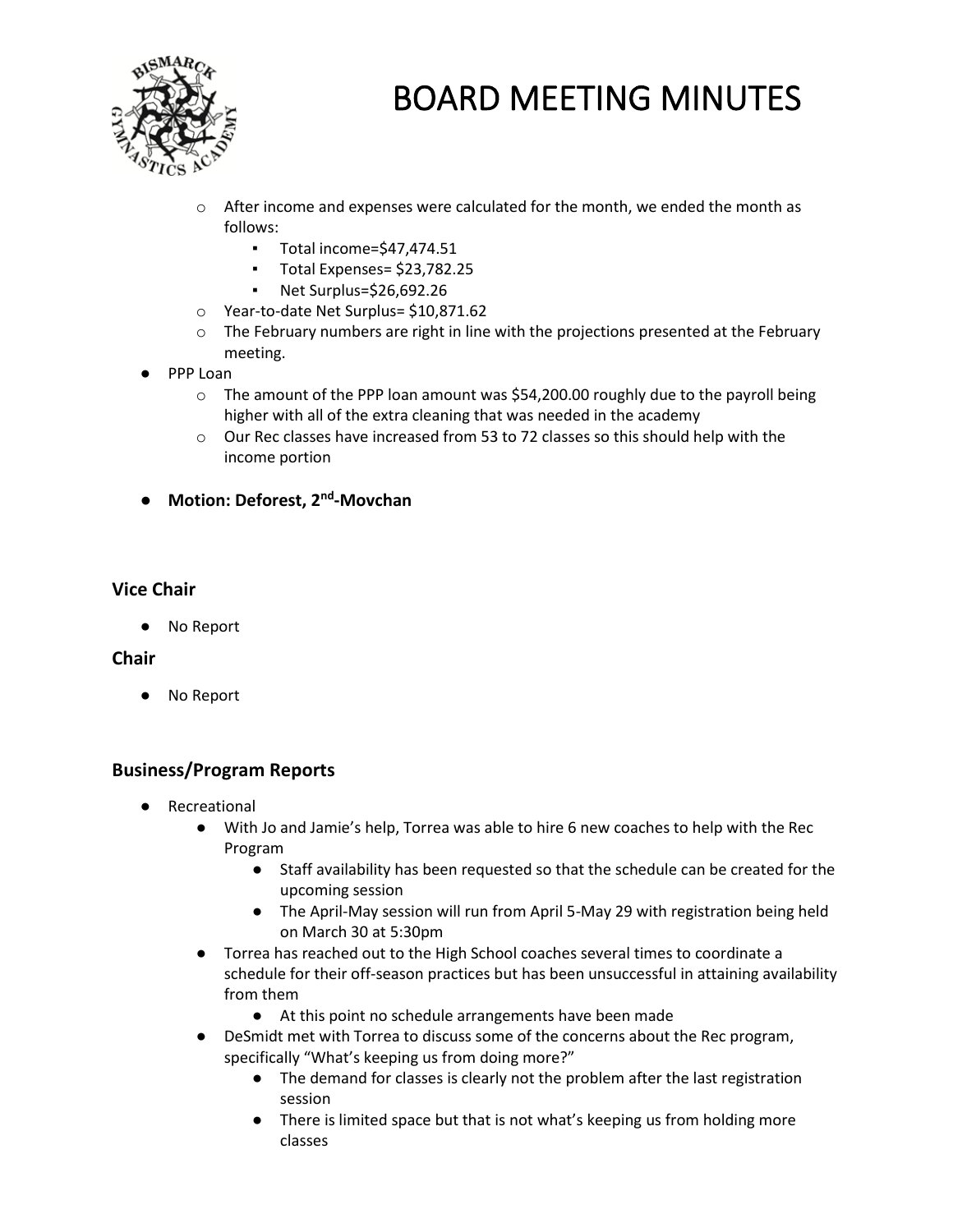

● Staff is the biggest set back with being able to offer more classes

### USAG Report

- The Optional Team has continued making small improvements at each meet.
	- We are preparing for State and Regionals
	- The Level 6-7 and Level 8-10 Regionals have been consolidated into one weekend this year and will be held in Bettendorf, Iowa on April 16-18 for Level 6-10
- In February, the Pre-comp and Compulsories had the Winter Escape Meet in Jamestown and then traveled to Watford City for the Nodak Northern Lights Meet.
- All the compulsories have qualified for State
- Judge Sarah came to visit the girls to help them understand some of the routines' deductions
- Pre-comp will be working on the new cycle of Level 3 skills and hope to have one more mini meet in April
- McKenzie put in the meet bid for our home meet next year with a tentative date of January 15-16<sup>th</sup>, 2022
- Show Team
	- Gems continue to practice skills and have been working on the development of a performance
	- BGA is seeking out alternative options for performance avenues
		- We are in the planning stages of a family performance

#### **Business and Community Report**

- COVID-19
- The gym remains open at a level 6 welcoming back pre-school/daycare classes, HIT open gym, homeschool classes/open gym and birthday parties
- All guidelines continue to follow Dept of Health
- **Continued Education** 
	- Staff continues to complete Safe Sport, background checks and fundamentals of gymnastics as a part of new training requirements
	- We held a CPR certification on February 21
- **Fundraising** 
	- Throwback
		- Fundraising options are being offered until supplies are depleted
	- Golf Scramble
		- BGA is planning a golf scramble for this summer and will update as things progress.
		- We are aiming for June 21<sup>st</sup> at Pebble Creek and begun obtaining sponsorships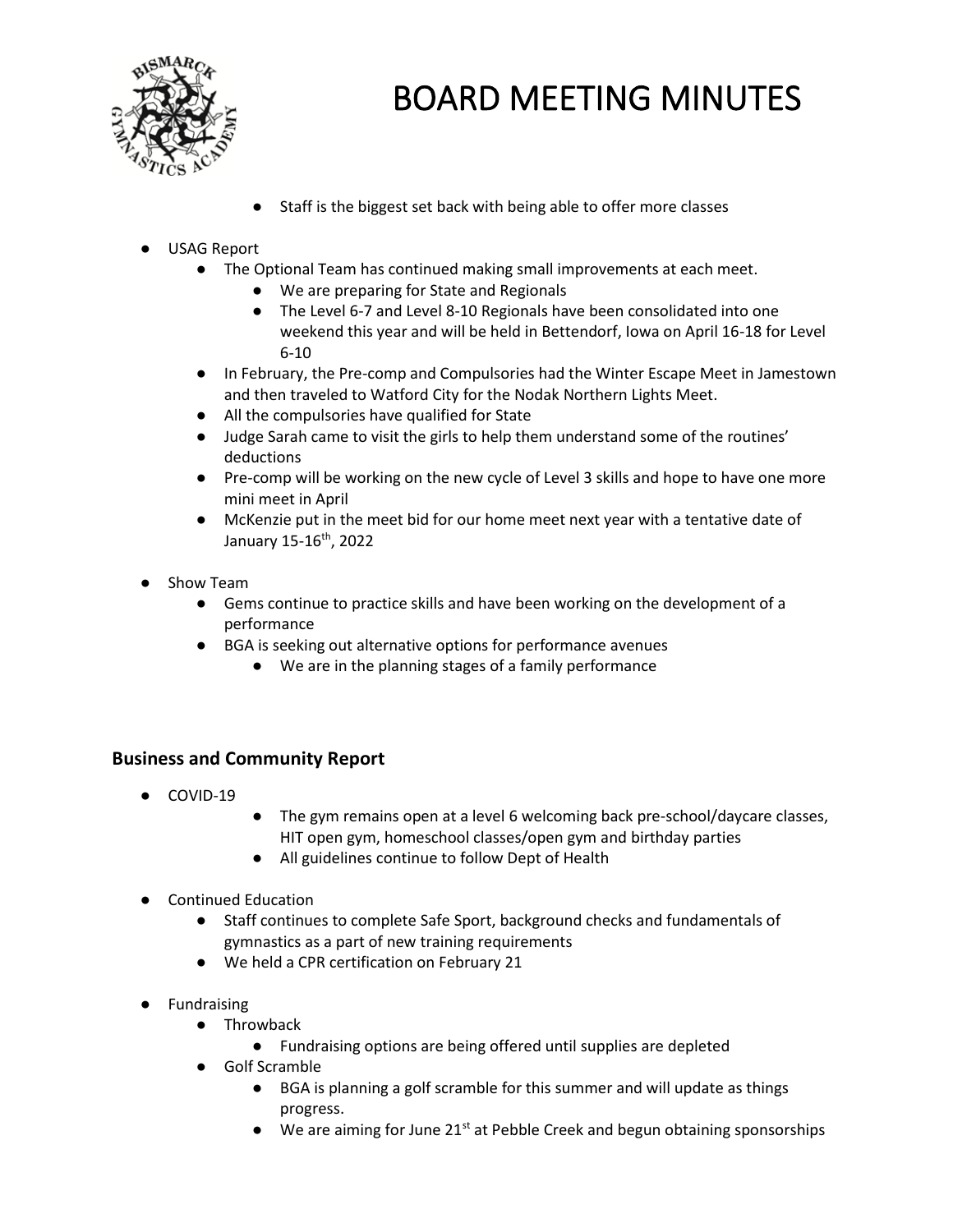

- **Badlands Pizza** 
	- Packets have been distributed and funds collected
	- Delivery date for pizzas will be Tuesday, March 23rd
- **Scrips** 
	- We have families ordering cards and will continue to promote this throughout the year
- Pro Shop
	- Our online pro-shop remains open with Throw Back, GK risk free and BGA sublimated Leos
	- We are in the process of having BGA stickers made to sell
- Nutrition on 43rd
	- We will be holding a pop-up tea and protein sweet shop once a week at BGA to assist with Comp travel
- **Space Aliens** 
	- BGA will be holding an "Aliens helping humans" event to assist with comp travel on March 29<sup>th</sup> with 20% of profits benefiting the gym when a flyer is presented in the restaurant
- Poppin Popcorn
	- We are trying a product based online sales avenue in our April-May session with Poppin Popcorn
	- They offer a wide range of products and we are hoping to utilize them for multiple fundraising efforts in the coming year
	- This avenue has the potential to cut down on staff hours and ease membership commitments with products being delivered directly to the buyer's door
- Sponsorships
	- Dakota Sign Co. will be making signage to recognize our sponsors to hang in the gym free of charge to BGA as their sponsorship this year to us
		- They will also provide all the signage for the upcoming gold scramble as a sponsorship
	- $\bullet$  Nutrition on 43<sup>rd</sup> has committed to a hole sponsorship for the upcoming golf scramble
	- Chad Lindeman with Fundraising U has committed to a hole sponsorship for the upcoming golf scramble as well as a hole-in-one contest sponsor
- **Community Outreach** 
	- BGA attended an in-person Chamber EDC Mixer on March 11<sup>th</sup>
	- $\bullet$  BGA will speak to the Bismarck Park District Board on March 18<sup>th</sup> to update them on attendance and programming available to the community and advocate the need for more gymnastics space in Bismarck

### **Old Business**

- Personnel Policy Manual review/restructure
	- Tabled until next month's meeting when Klesalek is back